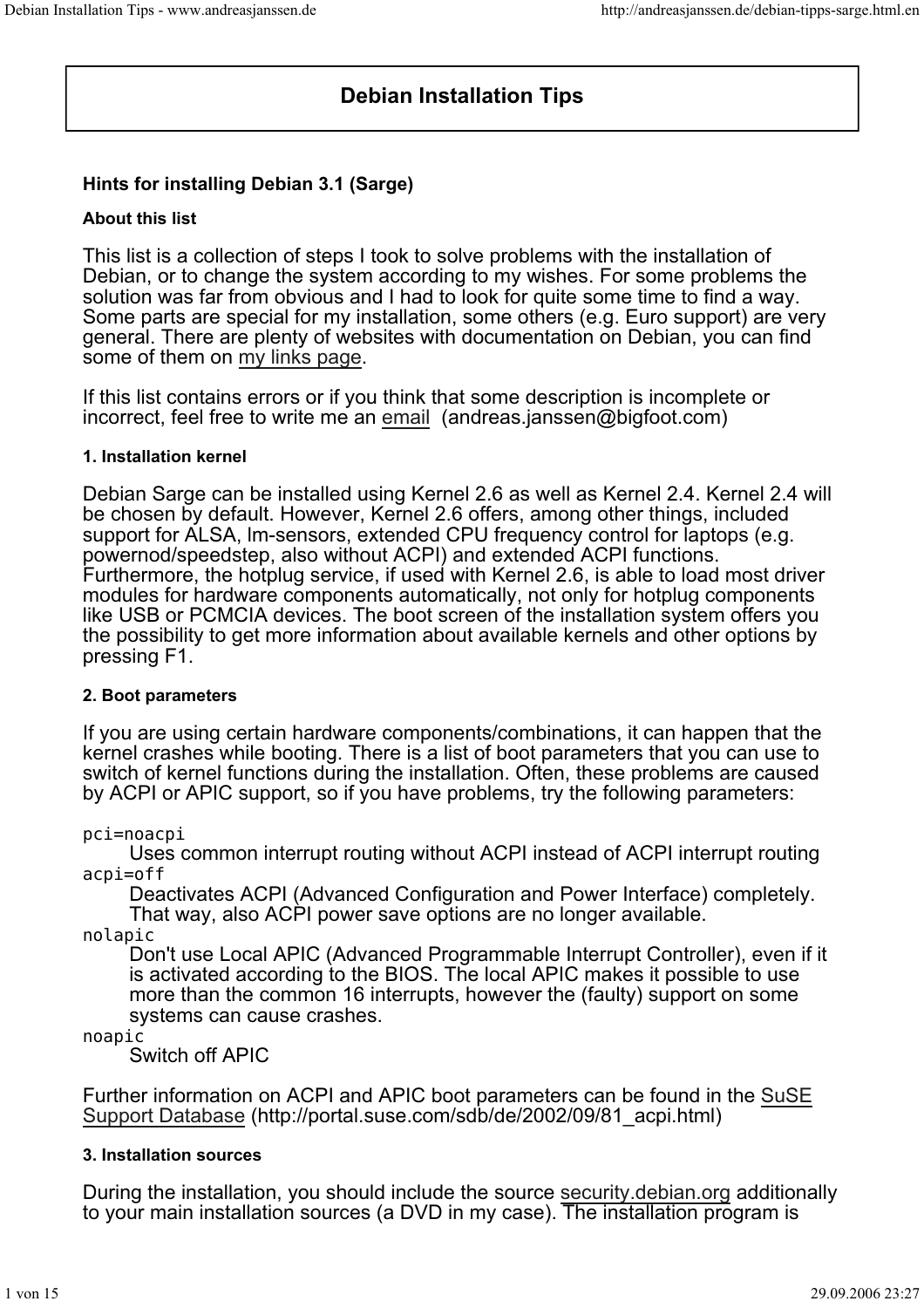able to add these sources on its own so that you won't have to do it manually after the installation. You can change the list later by using apt-setup. After configuring your internet connection, you should also include an official Debian server in your list of sources. Many inofficial installation media, especially DVDs included with magazines, don't include all packages (Sarge will need about 14 CDs or 2 DVDs). By adding a server, you get access to the complete archive, including non-free components that are (partially) not distributed on CDs or DVDs. One of the official servers is ftp.de.debian.org, the lines in the configuration file */etc/apt/sources.list* could look like this:

deb http://ftp.de.debian.org/debian sarge main contrib non-free deb http://security.debian.org sarge/updates main contrib non-free

## **4. Package selection after the installation**

After installing the base system, further packages can be added using dselect, tasksel or aptitude. However, dselect is somewhat complicated, so if you don't yet have an overview over the packages, use aptitude or tasksel. In the beginning, the easiest way is to use tasks, that are groups of packages that together give you a certain functionality. An example is the *desktop* task which installs X windows, KDE and Gnome. Tasks can be installed using tasksel as well as aptitude.

#### **5. Editors**

After the installation, the editors vi (package *nvi*) and nano are available.

### **6. Package management**

The basic programs for package management apart from dpkg are apt-get and apt-cache. apt-get installs or removes packages, apt-cache searches the package list.

- apt-get install <Name> installs a package
- apt-get remove <Name> removes a package
- apt-get --purge remove <Name> removes a package and its configuration

ATTENTION: If you remove a package using apt-get remove and later delete its configuration files manually, they won't be reinstalled if you reinstall the package. In most cases you probably want to use --purge.

- apt-cache search <Term> searches the package database and shows matching packages. Searches package names as well as package descriptions.
- apt-cache show <packagename> shows detailed information about a package
- apt-cache policy <packagename> shows available versions of a package

Debian packages can of course also be installed manually by using dpkg --install packagename.deb.

## **7. Exim**

Debian Sarge installs exim4 as the default mail transport agent. Unlike in Woody, exim is no longer started through inetd by default, but runs in standalone mode instead. Also, at least if you selected "local delivery only" in the configuration dialog,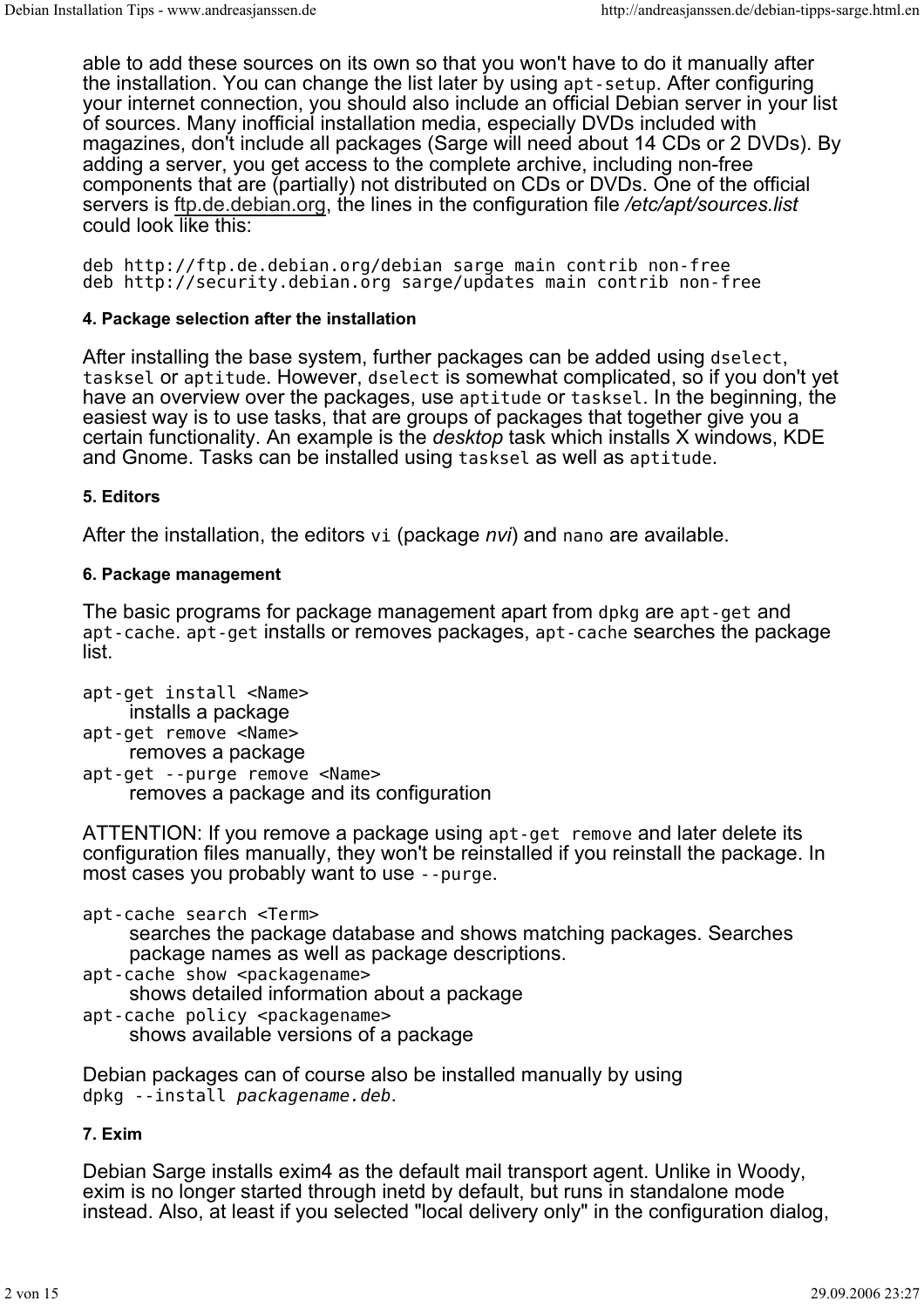it wil only listen on the loopback interface and cannot be reached from the outside. You can go back to the configuration dialog anytime by running

dpkg-reconfigure exim4-config

ATTENTION: If you only use exim to deliver local system mails, for example output from cron jobs, exim does not need to run in the background permanently. You can deactivate it and configure it not to be started automatically at boot time, for example using sysv-rc-conf.

#### **8. Runlevels**

Debian organizes runlevels differently from all other distributions. The principle is simple: 0, 1(S) and 6 are as usual, but 2,3,4 and 5 are all identical and boot the system normally. There is no special runlevel without network or without X. There are several ways to change the runlevels according to your wishes. The program update-rc.d from the base system is not to be recommended, because it is supposed to allow packages to create or remove links during installation/deinstallation. If you remove the links using update-rc.d, they will be automatically recreated once the package is updated. Instead, you should install and use programs like *sysv-rc-conf* oder *sysvconfig*.

## **9. Basic packages**

Some of the packages that I added directly after installing the base system were *gzip*, *zip*, *unzip*, *bzip2*, *rar* and *unrar*. I installed *less* as a replacement for the *more* pager and *traceroute*. If your computer does not run 24/7, you should install *anacron*. It makes sure that cron jobs are executed that were scheduled for when the system was switched off.

#### **10. Documentation**

The most important documentation packages are *doc-linux-text* and *doc-linux-html*. They contain the HowTos of the Linux Documentation

Projects (http://www.tldp.org/) . Apart from that, every package has its own documentation in */usr/share/doc/<PACKAGENAME>*. If you encounter problems with a package, this is where you should look for help first, especially the *README.Debian* or *README.Debian.gz* file that some packages have.

There is a list of other interesting documentation packages, including:

## *debian-reference*

The Debian Reference contains important information on how Debian works and how to manage system administration tasks the Debian was.

*apt-dpkg-ref*

The Apt-DPKG-Reference gives you a short overview over the basic programs of the package management system.

*debian-installer-manual*

The Debian installation manual

*rutebook*

A detailed manual for administration of Linux systems. This package is included in the non-free section of Debian.

## *harden-doc*

Includes the Securing Debian Manual.

This is only a short overview of some selected packages, you can find more in aptitude under "Not Installed Packages/doc".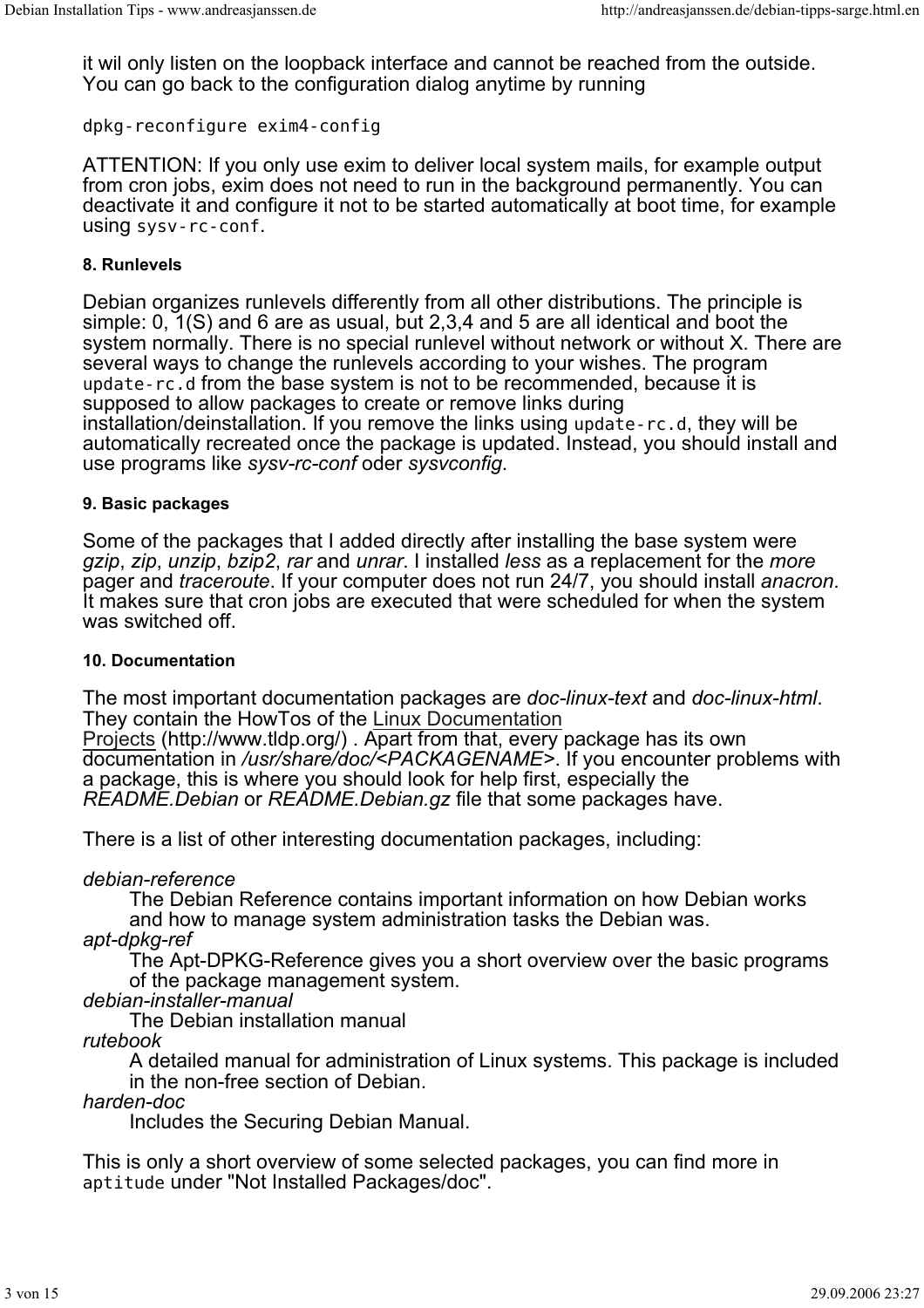To get control over the manuals installed to many different locations, you should install the *dhelp* and *doc-base* packages. *dhelp* generates an overview of available documentation that can be searched conveniently using a web browser. Contrary to systems like *dwww* this works without installing a web server. You can find the generated overview under file:/usr/share/doc/HTML/index.html.

## **11. User groups**

Debian follows a strict principle of security which grants normal users only little privileges by defailt. To do certain things they must be in the respecting group. The following groups are the most important ones:

- audio: Access to the sound card
- dip: Using dialout programs *pon/poff*
- cdrom: Access to the CD writer, using audio CDs
- games: Write access to high score lists and so on

If you install Sarge instead of Woody, users created during the installation will be in the most important groups automaticalls, except for dip. Running

adduser username dip

solves the problem.

ATTENTION: User permissions of the cdrom group only affect devices that are accessed through IDE-SCSI emulation (and real SCSI CD-ROMs). All IDE device files belong to the disk group. Because IDE-SCSI emulation is supposed to be deprecated in Kernel 2.6 you should change the group of the ide device files for CD-ROMs and writers (\_not\_ the hard disks) from disk to cdrom. If for example */dev/hdc* is the writer, that would look like this:

chgrp cdrom /dev/hdc

ATTENTION: If you installed Sarge using Kernel 2.6, you are probably running the udev daemon that will take care of this automatically. Use

ps aux | grep udev

to check if udev is active.

You can find more information on CD writing unter Tip 22.

It is not a good idea to add users to the disk group to solve CD writing permission problems. This allows direct read/write access to all IDE and SCSI disks, their boot sectors and partitions. All file-system level security functions like user and group permissions will become useless. It is not necessary to be in any special groups in order to mount CDROMs, because the mount programs will always run with root permissions.

### **12. PPP Configuration**

You can use the pppconfig program to configure a modem connection. After finishing the configuration, you can use the pon and poff commands to connect and disconnect. If you want to be able to use ifup and ifdown as well, you need to make an entry for your connection in */etc/network/interfaces*. For a normal dialup connection it looks like this: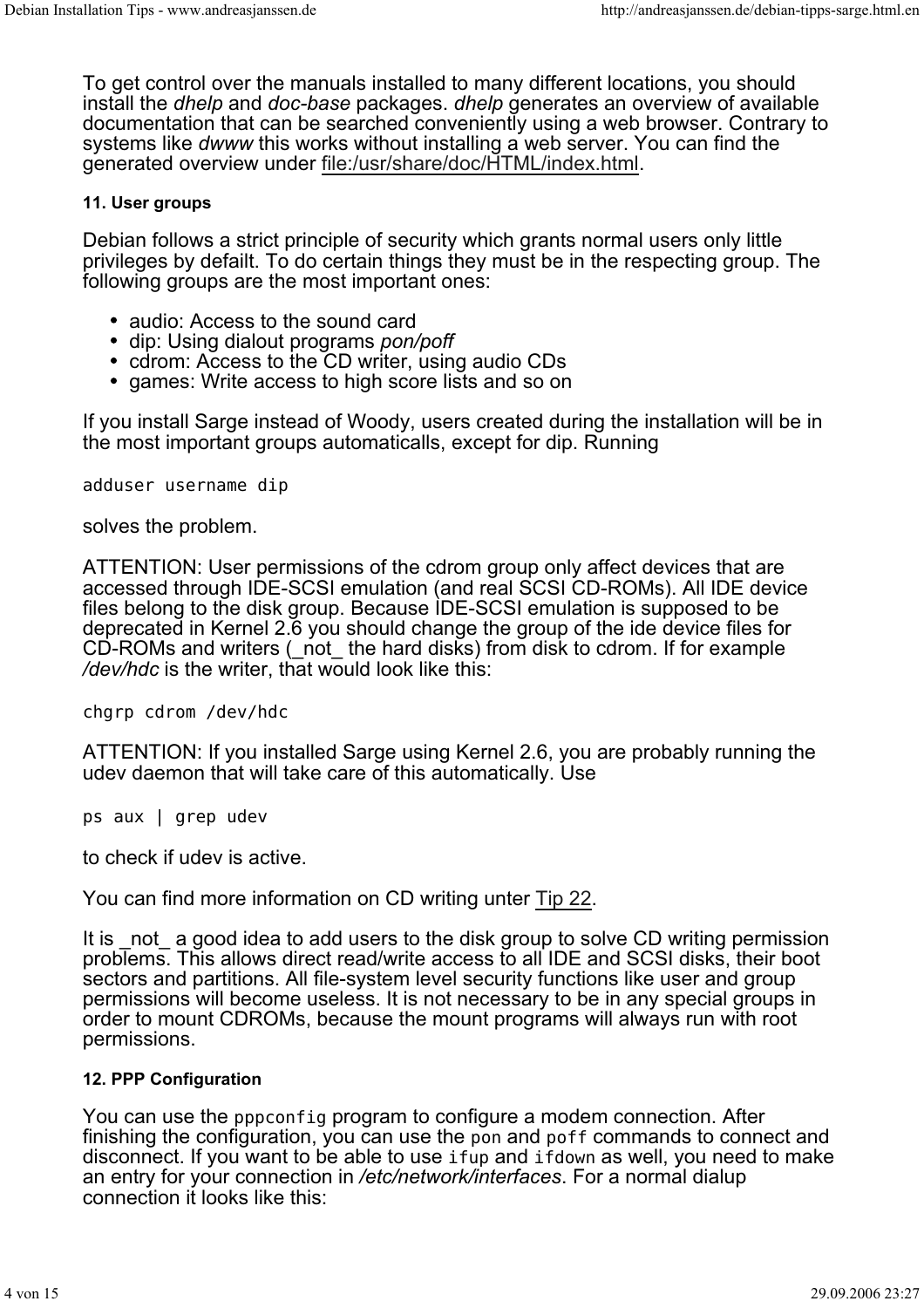# PPP interface iface ppp0 inet ppp provider <name of the connection used in pppconfig>

ATTENTION: Only for T-Online users: the T-Online user name contains the # character. If you enter the username in pppconfig, the part after that character will be regarded as a comment and ignored. To solve the problem, enter a backslash first  $(\forall \#)$ . That way connecting will work.

## **13. X11**

In order to install XFree86, you can simply select some meta packages via apt-get that depend on all important components. *x-window-system* and *x-window-system-core* are available. These packages do not contain any programs, but only dependencies. The package *x-window-system* depends on *x-window-system-core* and some other packages. *x-window-system* installs a complete X environment, including the terminal emulator *xterm*, the login manager *xdm*, X font server *xfs* and the window manager *twm*. Especially users of KDE or Gnome should perhaps only install *x-window-system-core* and then use the respecting alternatives of their desktop environment, e.g. the login manager *kdm* od *gdm*.

#### **14. X Configuration**

Apart from configuring the X server using the tools *xf86cfg* and *xf86config* which are included with XFree, you can also configure the X server using *debconf*. During the installation Debconf asks several questions, for example the type of the graphic card and the freuencies of the monitor. You can rerun this dialog later using

dpgk-reconfigure xserver-xfree86

ATTENTION: If you changed the configuration file yourself, debconf won't touch it anymore. Later changes through debconf will have no effect because debconf saves the changes in its internal database, but doesn't recreate the configuration file. In this case you can manually call dexconf, which will generate a new confguration file from the debconf database.

ATTENTION: By default, you are offered to use the kernel framebuffer. Apparently I am not the only user for whom this setting doesn't work. If the X server doesn't run right away, maybe it is because of this setting.

ATTENTION: The file dpkg-reconfigure creates is called XF86Config-4. Other configuration programs create XF86Config. The X server (version  $4$ ) first tries to load XF86Config. Only if this file does not exist it will try to read XF86Config-4. Maybe you need to remove XF86Config manually if you used some other configuration program before running dpkg-reconfigure.

#### **15. TrueType fonts in X**

If you use Sarge, it is relatively easy to use TrueType fonts, for example from the packages *ttf-bitstream-vera*, *ttf-freefont* or *msttcorefonts* in X. These fonts can now be administrated through *defoma*, the Debian Font Manager. All you need to do is to install the package *x-ttcidfont-conf*:

apt-get install x-ttcidfont-conf

Afterwards you add a line for the TrueType directory to the Files section of the X configuration file */etc/X11/XF86Config-4*, preferrably directly above all other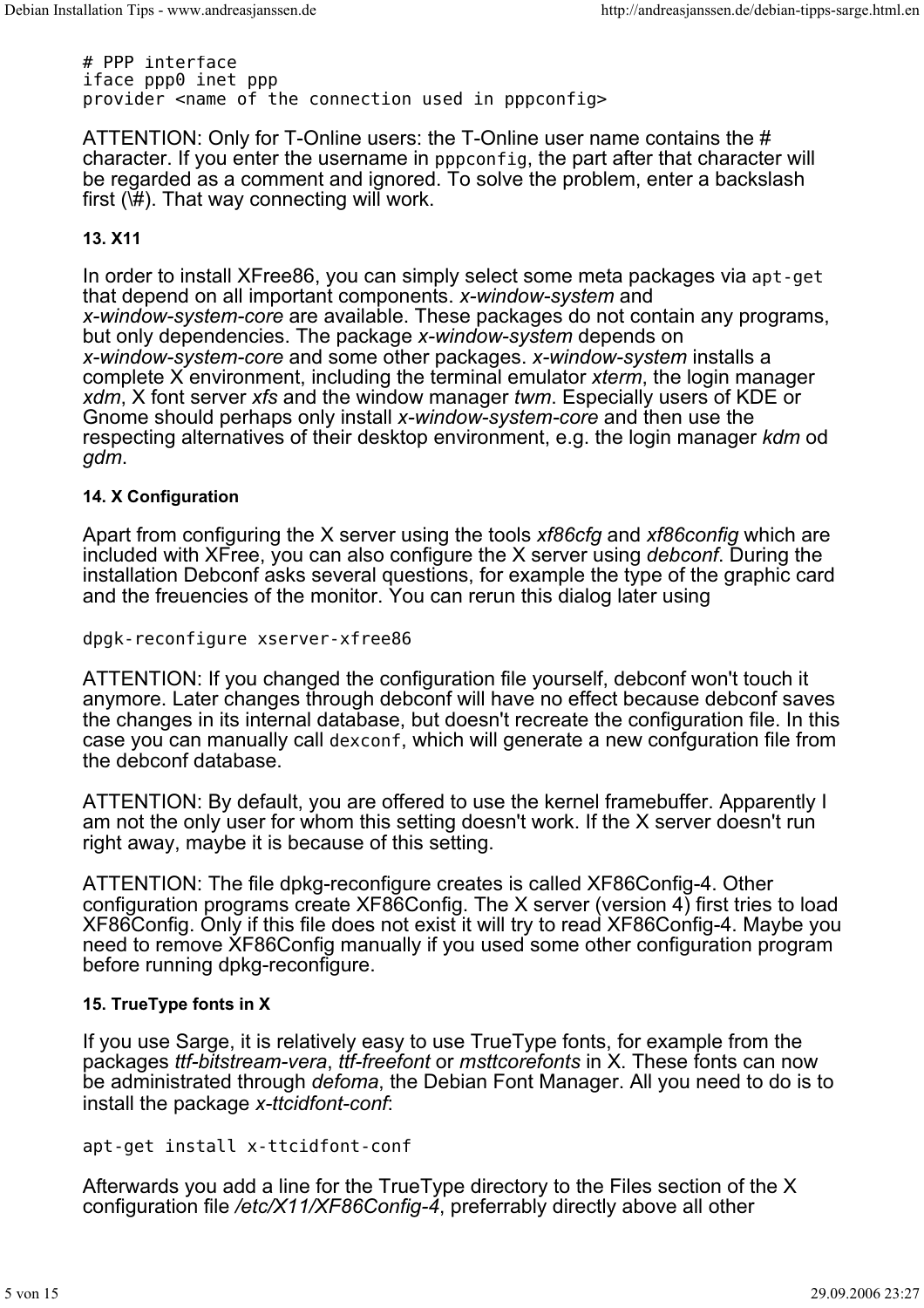FontPath entries:

FontPath "/var/lib/defoma/x-ttcidfont-conf.d/dirs/TrueType"

### **16. Installing your own TrueType fonts**

In Debian, fonts can be managed by *defoma*, the Debian Font Manager. It registers the Fonts to applications which tell *defoma* how to do this using a plugin. Examples are *gs*, *fontconfig* and also *x-ttcidfont-conf* which in turn makes the fonts available to X (see Tip 15). The advantage is that is sufficient to register the fonts to *defoma*, which will take care of the rest of the configuration. Here is a short walkthrough on how to do it:

First you copy all your TrueType fonts to a suitable directory, for example /usr/local/share/fonts/truetype. Next you create a so called *hints* file for *defoma* which contains informations about the fonts. You do this using the defoma-hints program. Make sure that the *libft-perl* package is installed. After that you can create the *hints* file:

defoma-hints -c --no-question truetype \ /usr/local/share/fonts/truetype/\* \ > /etc/defoma/hints/ownfonts.hints

Now you register this file to *defoma*:

defoma-font register-all /etc/defoma/hints/ownfonts.hints

The last thing you have to do is to apply the new configuration. The quickest way is to call

defoma-reconfigure

It updates the fonts database for all registered applications. To use the new fonts in your current X session, run

xset fp rehash

#### **17. KDE**

Sarge includes, apart from Gnome, Xfce4, WindowMaker and many other window managers, also the desktop environment KDE 3.3. The easiest way to install KDE is to select the *kde* meta package. It depends on the group packages like *kdebase*, *kdenetwork* and *kdegames* that you maybe know from other distributions. Contrary to other distributions, these group packages are not monolithic, but are also only meta packages that depend on the applications like Konqueror, Kmail and Knode. That way you can easily install KDE, but if you want you include certain applications in your installation and exclude others.

ATTENTION: If you installed *xdm* and now want to use *kdm* instead, you can run

dpkg-reconfigure kdm or

dpkg-reconfigure xdm to choose which login manager will be used. If you prefer kdm, you can remove xdm. You should use --purge to remove the start scripts as well: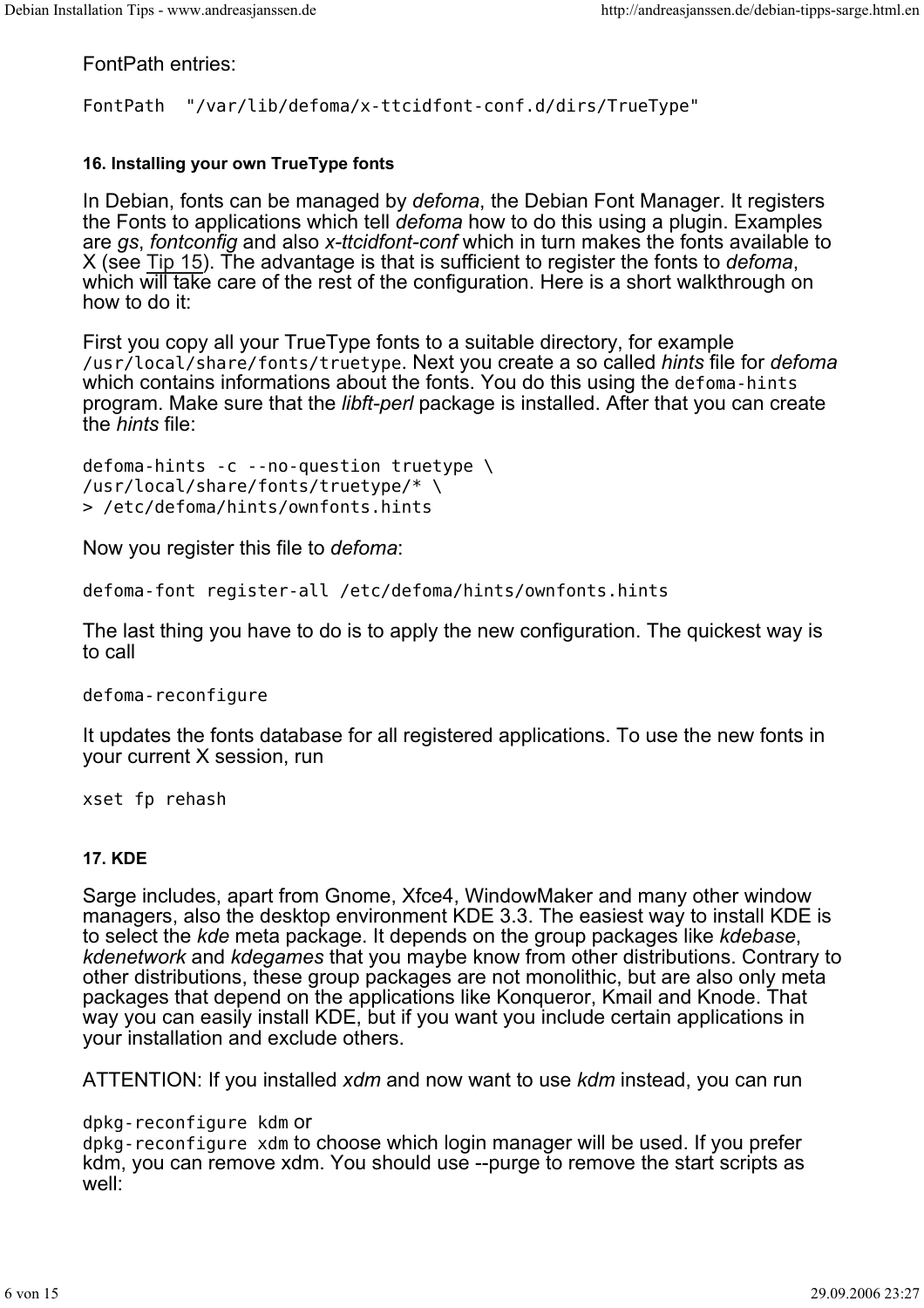apt-get --purge remove xdm

If you want german language support, install *kde-i18n-de*.

#### **18. Printing with Cups**

I use the Cups printing system. After installation, it can be configured easily using the web interface. You should install the following packages:

- *cupsys*
- *cupsys-driver-gimpprint*
- *foomatic-filters-ppds*
- *cupsys-bsd*
- *gs-esp*

Owners of HP printers should install the following packages instead of *cupsys-driver-gimpprint*:

- *foomatic-db-hpijs*
- *hpijs*

After Cups has been started, you can reach the configuration program using a browser under the address http://localhost:631.

ATTENTION: When installing *cupsys-bsd*, debconf asks if you want to start the BSD compatibility server. In most cases this is not necessary. This server is only needed if the printer is supposed to appear like a LPD printer in your network. If the printer is not used over the network, or if you use Cups or Samba (Windows shares) in your network, you do not need to activate the server. Locally installed applications can use the printer like a LPD device without the server running.

#### **19. Security and Cups**

Using the default settings, Cups is listening on all network interfaces. If you only use your printer locally on the computer it is directly connected to, or if the printer is exported over the network using some other system like Samba, you can reconfigure Cups not to listen on all interfaces. To do this, edit the file */etc/cups/cupsd.conf* and search Listen. Below a comment, you will find the line Port 631. Replace it by

Listen 127.0.0.1:631

Next, restart Cups. netstat -l should now display localhost: ipp in the Cups line.

#### **20. Package lists**

Apart from the normal installation sources, I added the following to my */etc/apt/sources.list*:

```
# official servers
deb ftp://ftp.de.debian.org/debian sarge main contrib non-free
deb ftp://security.debian.org/debian-security sarge/updates main contrib
non-free
```

```
# multimedia
deb http://www.debian-multimedia.org sarge main
```
From the apt repository at debian-multimedia.org you can get some multimedia packages which are not included in Debian because of legal questions or license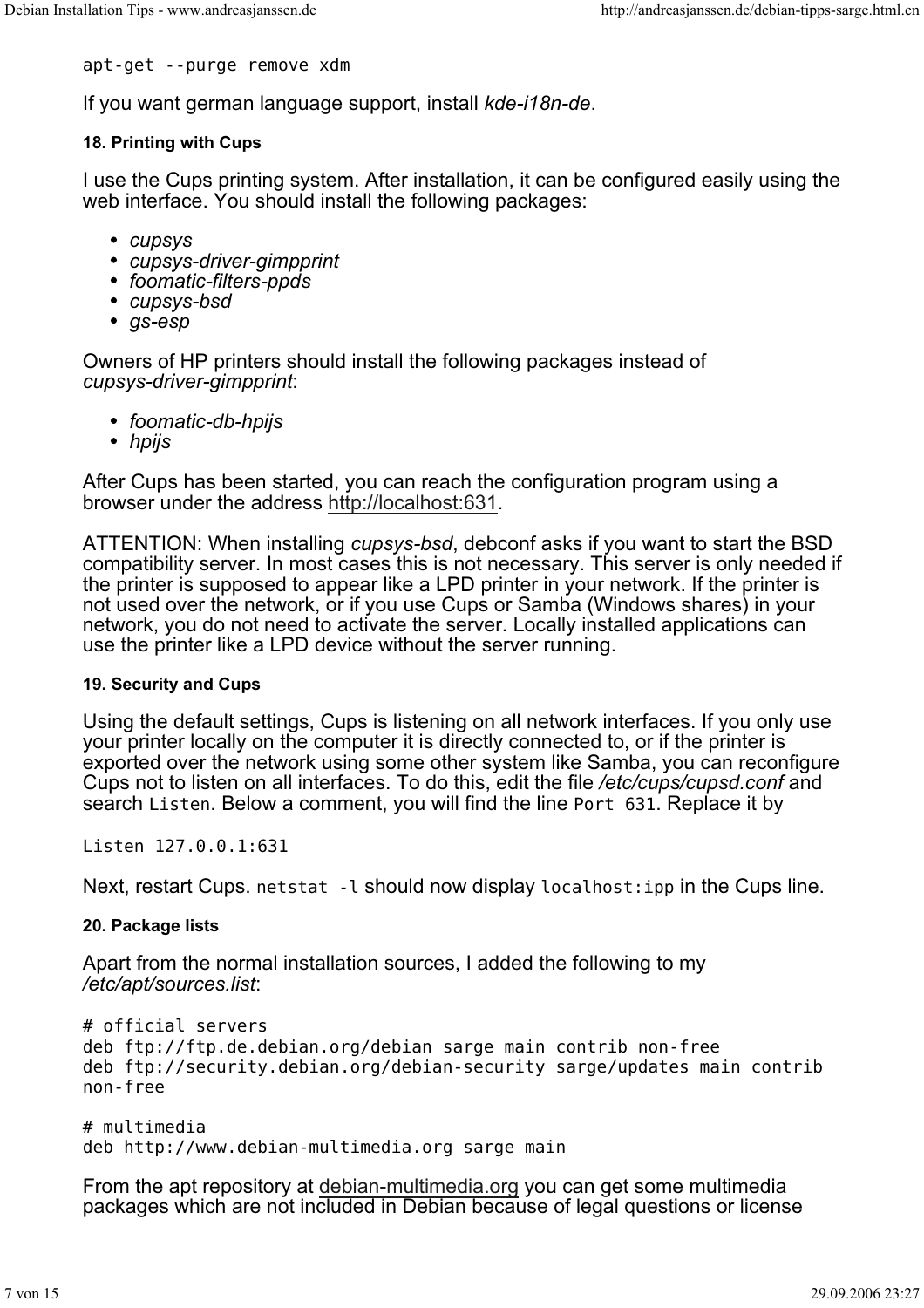issues. This includes the mp3 encoder *lame*, Acrobat Reader 7 (packages *acroread* and *mozilla-acroread*), *flashplayer-mozilla* and *mplayer*.

Apart from that there are many more sources for packages that are not at all included in Debian or only available in older versions. You can find these sources for Sarge in the Unofficial APT repositories (http://www.apt-get.org).

#### **21. Mount points**

Contrary to Woody, but according to recent versions of the Linux Filesystem Hierarchy Standard (FHS) (http://www.pathname.com/fhs/) , mount points for removable media are no longer created in the root directory, but in the /media directory. You can of course change the mount points manually. If you however change the moint point for your installation medium, *apt* will be confused. You can set the standard mount point for apt by creating the file */etc/apt/apt.conf* and making the following entry:

Acquire::cdrom::mount "/media/cdrom";

#### **22. CD writing**

Most users own an IDE cd writer. If you use kernel 2.6, you won't need the ide-scsi emulation anymore like for kernel 2.4. Instead you can use the normal ide-cd driver. By default, only members of the *cdrom* group are allowed to access the device files. If you use IDE devices, you need to change the permissions, because IDE device files belong to the *disk* group by default. I described how to to that in Tip 11.

There are several programs for CD writing available in Debian, for example cdrecord and cdrdao for the commandline and *k3b* and *xcdroast* for X. *k3b* is a KDE program which is easy to use and offers a lot of functions.

ATTENTION: The k3b setup assistant suggests that you change the permissions for your cd writing programs and device files and to create a group *cdwriter*. This is not necessary.

#### **23. Web browser**

Debian Sarge includes several web browsers, for example *Mozilla*, *Mozilla Firefox* and the KDE browser *Konqueror*. If you only want to use the Mozilla browser, but not the mail and news client, you can install *mozilla-browser* and *mozilla-psm* instead of the *mozilla* package.

#### **24. Language settings**

To get system-wide german-language support, install the *locales* and *localeconf* packages. By running

#### dpkg-reconfigure locales

you can select the desired locales and have them generated. By installing *localeconf* you can conveniently configure exceptions for each setting. You can for example configure *locales* to use de\_DE@euro as your system-wide standard, but set LC COLLATE to *C* to prevent side-effects like a changed order in the sort program.

#### **25. The Euro**

To get Euro support you need to install some packages:

*euro-support*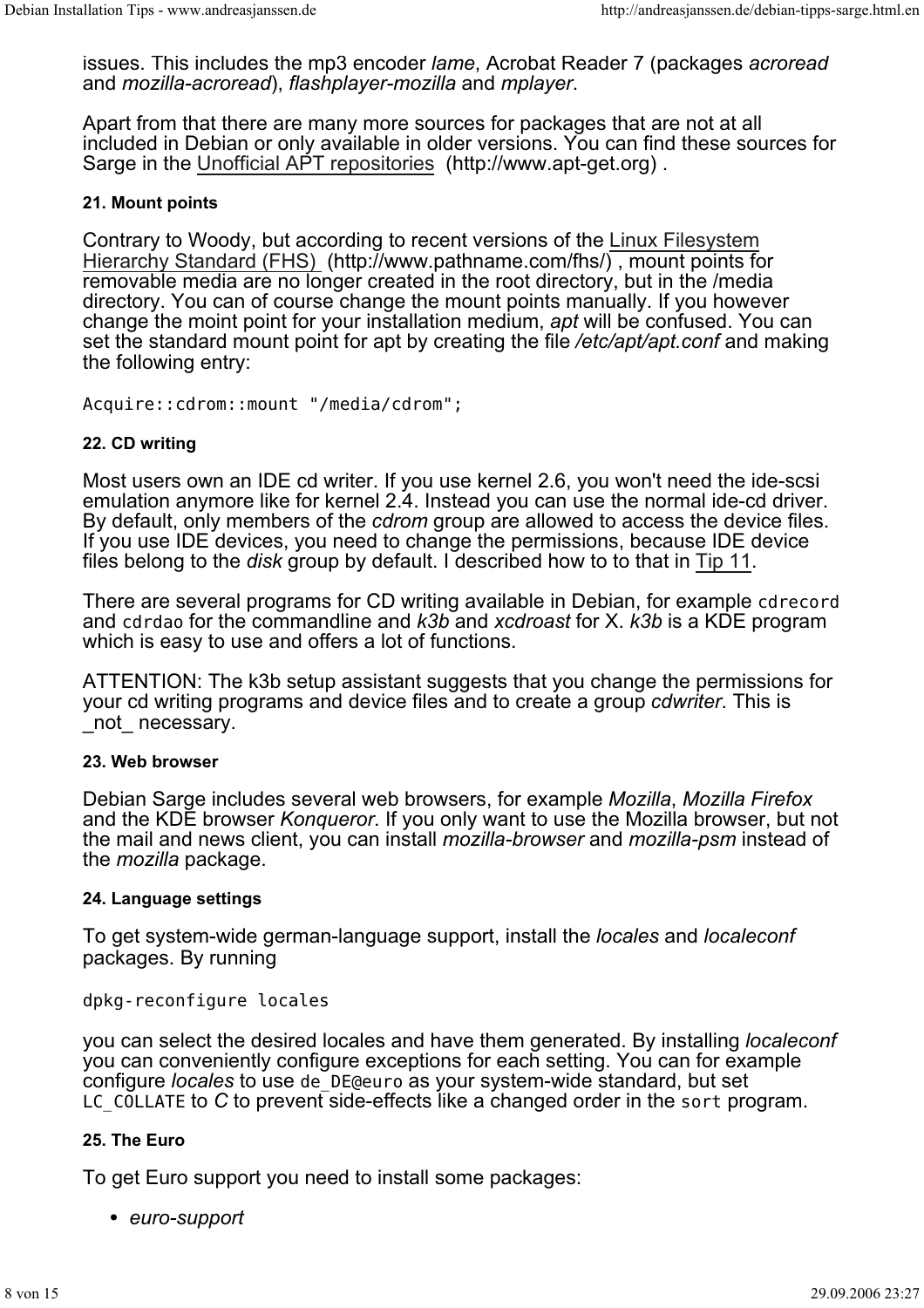- *euro-support-console*
- *fonty*
- *euro-support-x*
- *xfonts-base-transcoded*
- *xfonts-100dpi-transcoded*
- *xfonts-75dpi-transcoded*

You need to select a matching font for the console. You can do that by using fonty. In the configuration dialog (which you can later rerun by executing dpkg-reconfigure fonty) you select *ISO15*, next restart *console-tools*.

In X everything should be configured correctly, but perhaps you need to select fonts with the Euro symbol in your applications. The Bitstream Vera fonts fall into this category and also look quite nice.

## **26. Driver modules**

Driver modules that are supposed to be loaded on every system boot can be added to */etc/modules*. However, if you use kernel 2.6 and the hotplug agent, modules for most of your hardware should be loaded automatically. The *psmouse* module which you need for mice with an PS/2 connector is an exception. You should add it to */etc/modules* because otherwise applications like X won't be able to find your mouse.

### **27. Options for drivers**

With the introduction of kernel 2.6, the format for driver options changed. They used to be stored in */etc/modutils*, and the update-modules program generated the file */etc/modules.conf* from it. This still works for kernel 2.4, but for kernel 2.6 you need to make your changes directly in */etc/modprobe.d*. The file */etc/modprobe.conf* is not necessary and can even cause problems, because when it exists the contents of */etc/modprobe.conf* will be ignored. You can learn more about the new format, options and commands that are run when modules are loaded by reading the *modprobe.conf* man page.

#### **28. Bash completion**

For some time Bash has been supporting programmable completion. Instead of only completing file and directory names using the tabulator key, completion will also work for options and parameters of certain programs. For example you can autocomplete package names for apt-get or host names for ssh (if these are listed in *~/.ssh/known\_hosts*). Debian Sarge already includes bash completion, but you need to activate it. To do that open your *~/.bashrc* and remove the comment characters from these lines:

```
#if [ -f /etc/bash completion ]; then
# . /etc/bash_completion
#fi
```
To have these functions available in login shells as well, open your *~/.bash\_profile* and remove the comment characters in front of these lines:

```
#if \lceil -f \sim/.bashrc \lceil; then
# source ~/.bashrc
#fi
```
The settings will become active the next time you log in.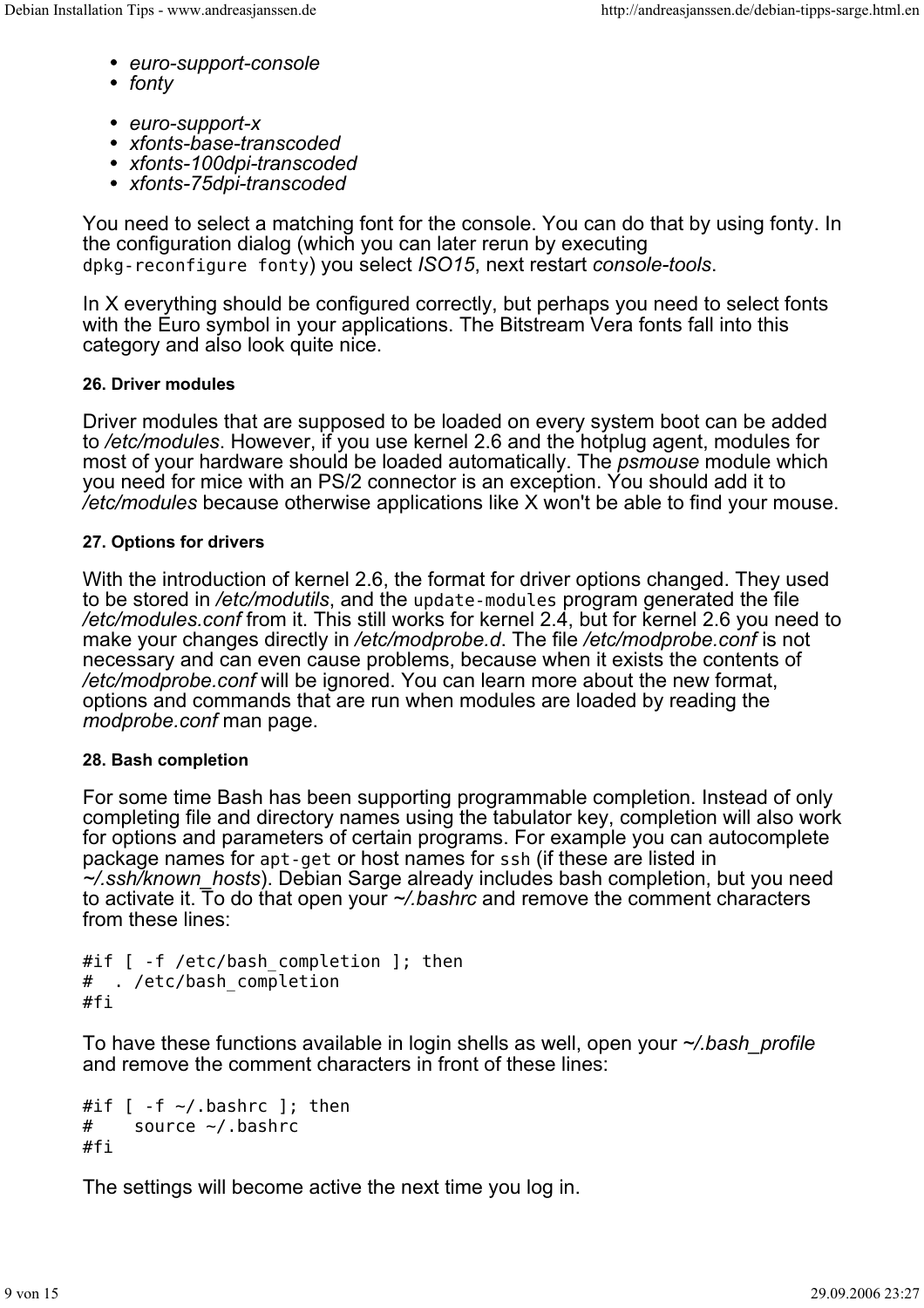## **29. Compiling drivers**

In order to compile drivers that are not part of the Debian kernel, you don't necessarily need to install the complete kernel sources. Usually it is sufficient to install the headers:

apt-get install kernel-headers-\$(uname -r)

should install the headers package matching your current kernel. Apart from that you should also install *kernel-package* and *build-essential*. A complete description would be too long, but there is an explanation available in the *newbiedoc* package. You can also use the *module-assistant* package which helps you to install all dependencies necessary for compiling driver modules.

#### **30. Orphaned packages**

Debian includes programs that can search for packages which no other package does depend on. *deborphan* is one of them, it will search the *libs* and *oldlibs* sections by default. It can however also search the complete package list. *debfoster* includes more functions, it can remember packages that are not needey anymore according to the package management, but that you want to keey anyway. *aptitude* can remember which packages were installed automatically due to dependencies, and remove them as well.

#### **31. Java**

Sadly Sun does not offer .deb packages of its JRE and JSDK. But the program *java-package* can create debs from the bin files (not the RPM versions). When the deb is installed, symbolic links to the most important executables, man pages and the Java browser plugin included will be created. *java-package* is included in Sarge.

ATTENTION: Instead of building the package on your own you can also add the following line to your */etc/apt/sources.list*:

deb http://www.tux.org/pub/java/debian/ sarge non-free

These packages are also available for unstable and contain the Blackdown Java runtime environment.

#### **32. Grub and the framebuffer**

Kernel 2.4 and 2.6 allow you to use text consoles at high resolutions. There are several framebuffer drivers for different graphic cards, and also the VESA framebuffer driver (vesafb), which should work will all modern cards. To use it you pass a parameter to the kernel that sets the desired resolution and color depth. It you use Grub, add the *vga* option to the *kernel* line in */boot/grub/menu.lst*:

```
title Debian GNU/Linux, kernel 2.6.9-custom
root (hd0,5)
kernel /vmlinuz-2.6.9-custom root=/dev/hda7 ro quiet vga=0x317
savedefault
boot
```

```
The setting vga=0x317 will configure your console to use a resolution of 1024x768
and 16 bits color depth. You can find more information on available modes in the
Framebuffer HOWTO which is included in the doc-linux-text and doc-linux-html
packages.
```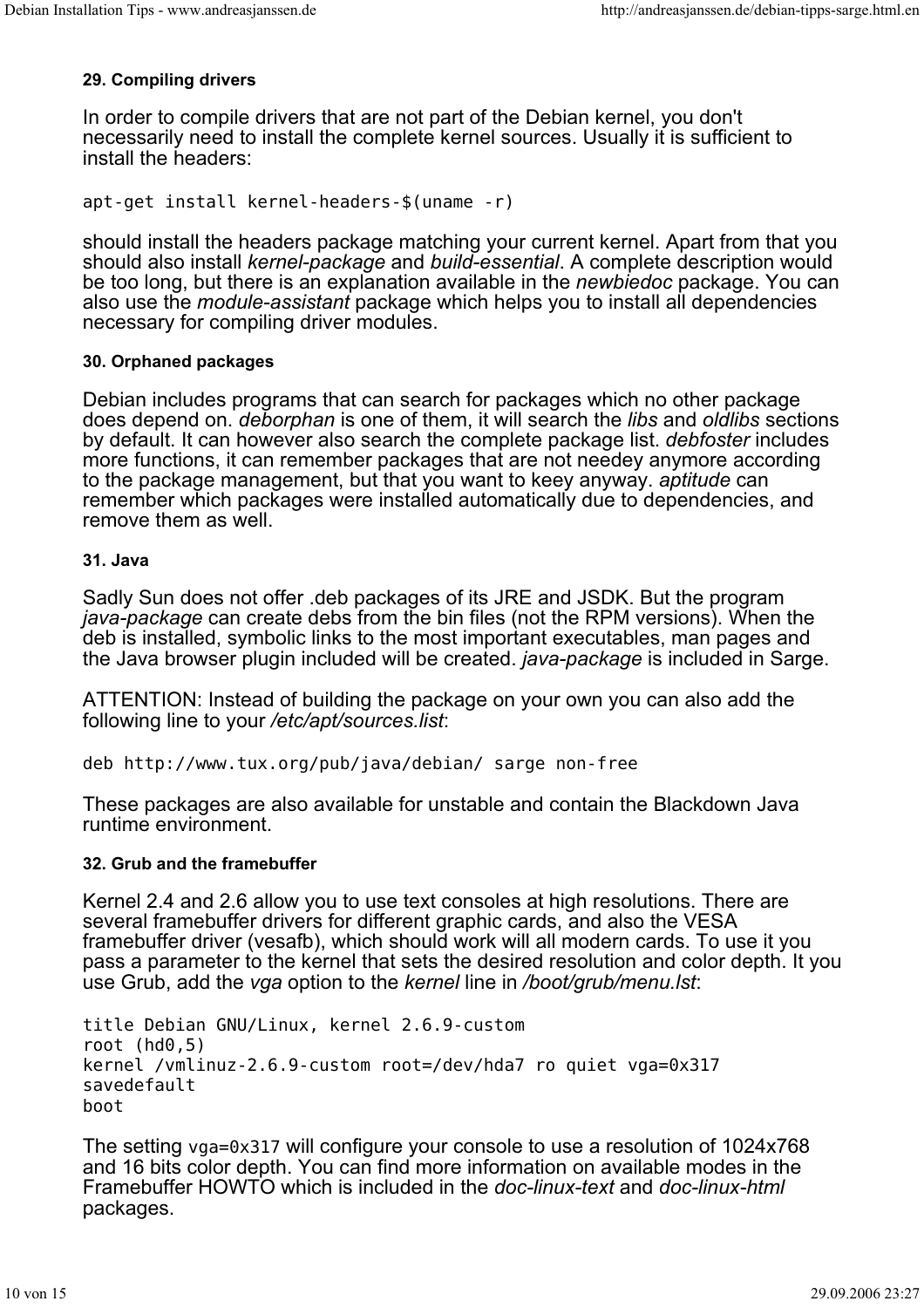ATTENTION: If your kernel entries were created automatically, all options that you added manually will be overwritten when you run the *update-grub* program. There is a way to have your settings added to automatically created entries by changing the kopt line in your */boot/grub/menu.lst*:

# kopt=root=/dev/hda7 ro is changed to # kopt=root=/dev/hda7 ro quiet 0x317

After saving the file, run *update-grub* to apply your changes.

#### **33. Multimedia keyboards**

Many keyboards, for desktop PCs as well as for laptops, have attitional keys, for example to control the sound volume or to start certain programs like web browsers. Debian includes several programs to configure these additional keys. I use *hotkeys*. It is quite small, includes standard configuration files for common keyboard models like Logitech's itouch series, allows you to connect the keys to any commands you like and offers an onscreen display. All you need to do is to start the program after you logged into X, like this:

hotkeys -Z -t itouch

How you can automatically start it depends on the window manager/desktop environment you use. If you use KDE it is sufficient to copy an executable script that contains the program call to *~/.kde/Autostart*

The option are explained in the manual. To find out which key produces which keycode you can use the xev program. You can find more information on multimedia keyboards on the Homepage of Malte J.

Wetzhttp://www.mathematik.uni-marburg.de/~wetzmj/index.php?viewPage= mmkey.html

#### **34. DMA mode for hard disks and CDROMs**

If you use recent Debian kernels, the DMA mode should be activated automatically. You can however also activate it - as well as other settings - manually by using hdparm. Unlike Woody, hdparm in Sarge includes its own configuration file in which you can configure your settings. The file is calles */etc/hdparm.conf*. Here is an example for my hard disk (hda) and my CD writer (hdc):

```
/dev/hda {
     quiet
     lookahead = on
    mult sect io = 16io32 support = 3
    dma = oninterrupt unmask = on
    keep settings over reset = on
}
/dev/hdc {
     quiet
    io32 support = 3
    dma = oninterrupt unmask = on
    keep settings over reset = on
```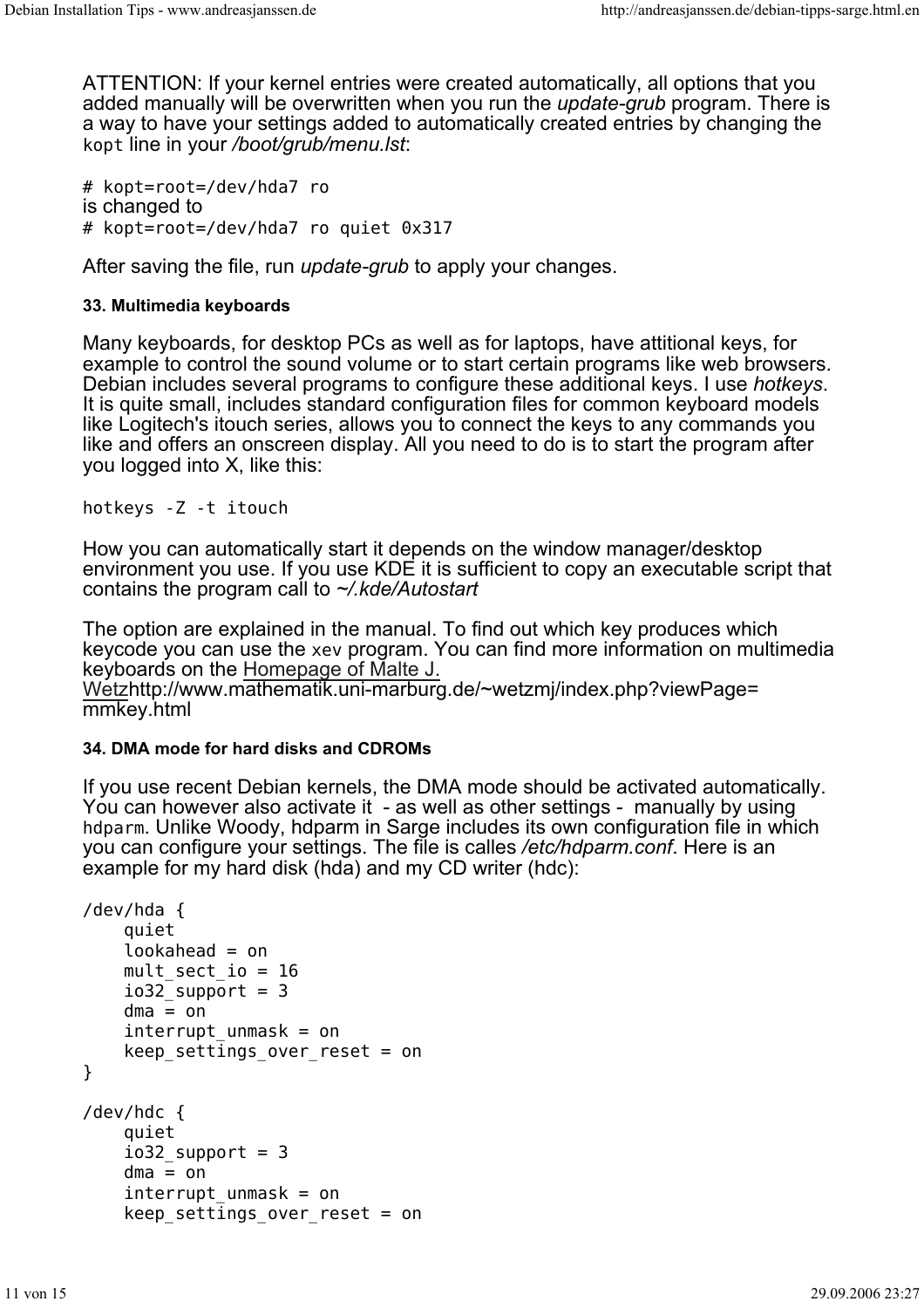## }

ATTENTION: Bevor you change settings using haparm, read the manual. Some options, especially interrupt\_unmask, can cause data loss if your hardware does not support them. The keep\_setting\_over\_reset option should \_only\_ be used if all other settings have proven to work, because the system won't be able to switch back to safe settings if you used this option.

#### **35. Log console**

It is possible to display the syslog contents on a virtual console. That way you can always quickly take a look at your log without having to open the log file yourself. There are several ways to configure a log console. You can configure your syslog daemon to directly display messages on a virtual console, or run a pager like less. The latter has the advantages of allowing you to scroll and search the log directly. Debian includes the *console-log* package which will automativally configure two log consoles, with the exim log in console 8 and the syslog on console 9. You can change these settings in the configuration file */etc/console-log.conf*.

#### **36. Sound with ALSA**

Debian includes kernel 2.6, which unlike kernel 2.4 does not only include the old OSS sound drivers, but also ALSA. To activate sound you need to take some steps. First, install the following packages:

- *alsa-base*
- *alsa-oss*
- *alsa-utils*

On most systems the hotplug service should load the necessary drivers automativally. If it doesn't, you can run the alsaconf program which will look for sound cards and add the proper modules to */etc/modprobe.d/sound*. After that you need to add your user account to the *audio* group to be allowed to access the sound devices:

adduser andreas audio

Next you can use alsamixer or some other mixer software to configure the sound volume. That should be all. However there are some common problems that I will adress here:

## **I. Modues are not being loaded, or settings from /etc/modprobe.d are not applied**

The alsaconf program looks for sound cards and creates matching entries in */etc/modprobe.d/sound*. With these entries, the modules can be automatically loaded when the sound card is accessed the first time after booting, even without hotplug or discover1. However, sometimes alsaconf creates an empty */etc/modprobe.conf*. If this file exists, all information from */etc/modprobe.d* will be ignored. You can safely remove */etc/modprobe.conf*, all entries will be read directly from */etc/modprobe.d*.

# **II. ALSA does not work because hotplug loads OSS first, then ALSA**

Until some time ago, hotplug loaded the OSS drivers first, then ALSA. Because of that ALSA could not access the sound card because OSS was blocking it. Recent versions of the *alsa-base* package (1.0.4-2 or newer) solve the problem by telling hotplug not to load OSS at all.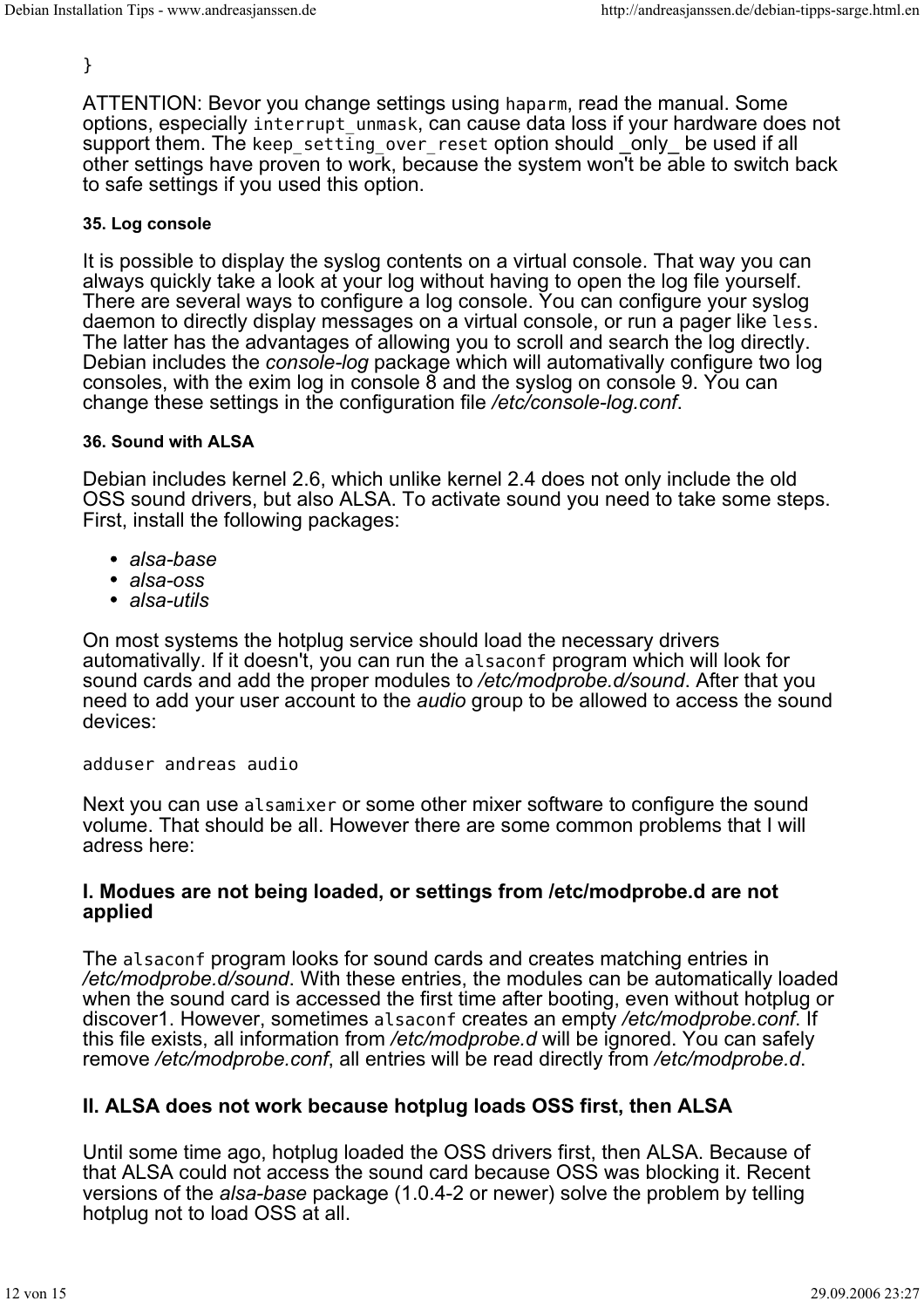## **III. ALSA does not work because discover1 loads the OSS drivers before hotplug can load ALSA**

The Debian Sarge base system includes *discover1*, a system for hardware autodetection. In automatically load the OSS drivers. This is good for users of kernel 2.4 without ALSA, but for users of kernel 2.6 it prevents sound from working. The problem is solved in *alsa-base* 1.0.6a-4 or newer. It tells *discover1* not to load the OSS drivers. This will however only work if *discover1* 1.7.2 or newer is installed.

## **IV. After logging into KDE, the volume settings are wrong**

After booting, the sound card is muted. The ALSA init script restores the volume stored when the computer was shut down it it was configured that way (dpkg-reconfigure alsa-base). After configuring the sound card, you can change the volume using alsamixer and then run /etc/init.d/alsa stop to save the settings immediately. KDE also restores the volume when you login, but it will restore the volume stored in the KDE settings. You should configure the volume in KDE using alsamixer or kmix and then save the settings in KDE or configure KDE not to change the volume settings automatically anymore. You can find both settings in the KDE control center under Sound & Multimedia => Mixer.

## **V. Sound is played on the wrong device, or not at all**

If you have several sound devices (several sound cards, but also one sound card and one TV card), it can happen that the wrong device is used as the default output device. If the TV card is selected as the default device, this usually means that no output is possible at all. The command cat /proc/asound/cards lists for which cards ALSA drivers are loaded:

andreas@sirius:~\$ cat /proc/asound/cards 0 [Live ]: EMU10K1 - Sound Blaster Live! Sound Blaster Live! (rev.8) at 0xe400, irq 18 1 [Bt878 ]: Bt87x - Brooktree Bt878 Brooktree Bt878 at 0xdddff000, irq 19

There are several ways to change the default device system-wide:

## **The sequence in which the drivers are loaded is changed**

If there are no other settings, ALSA will select the first device as default for which a driver is loaded. By adding the module for the desired default device to the top of */etc/modules* you can make sure that this device is selected as default.

## **The default device is configured in the ALSA configuration file**

You can create a system-wide ALSA configuration file /etc/asound.conf and configure the default devices there:

```
pcm.!default {
     type hw
     card 1
}
ctl.!default {
```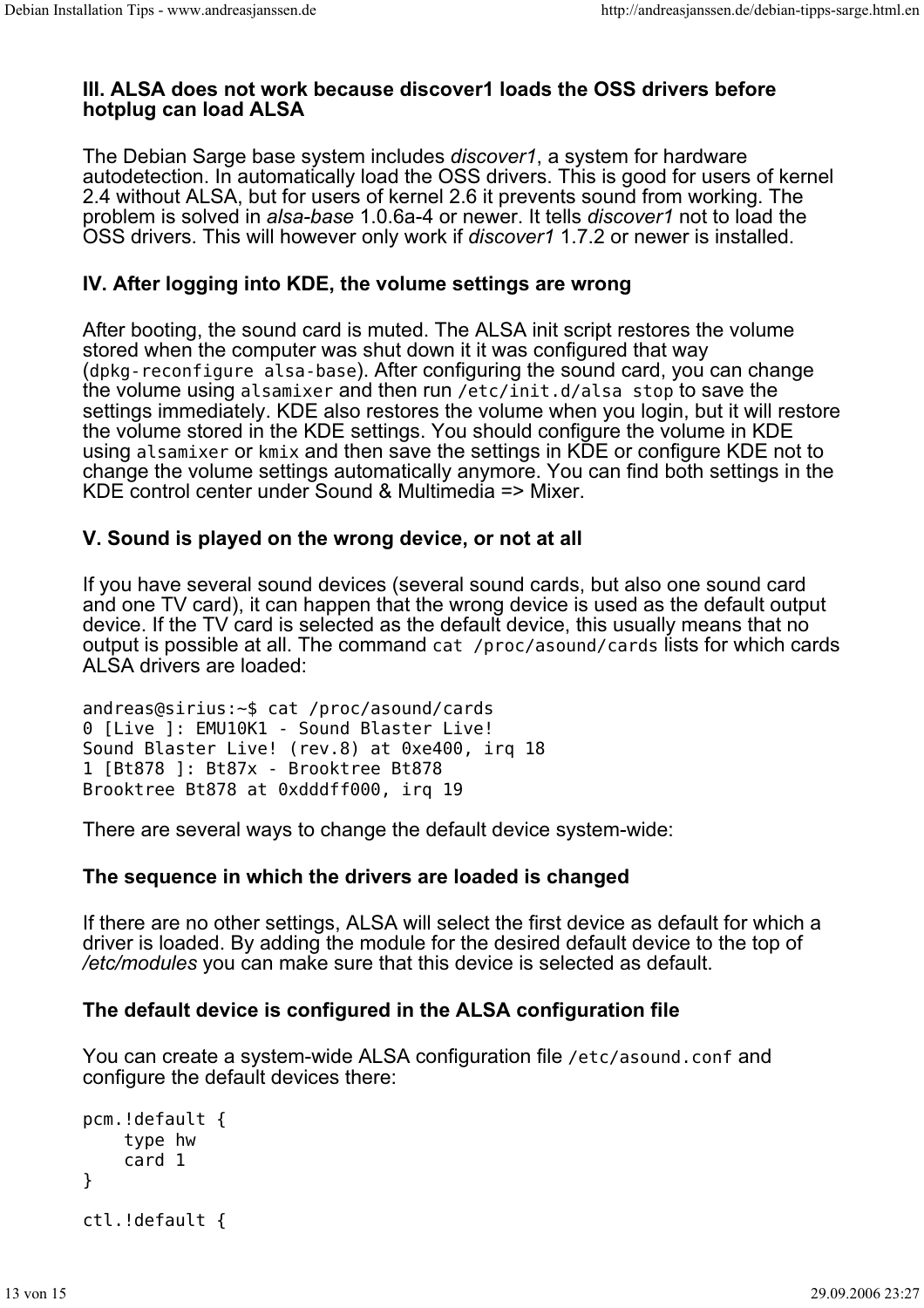type hw card 1

}

You can find more information on asound.conf in the Documentation of the ALSA project (http://www.alsa-project.org/alsa-doc/doc-php/asoundrc.php ?module=Generic) .

## **The index of the sound devices is configured using driver options**

You can tell all ALSA drivers which index the device should have. The device with index 0 will be the default device. If you use kernel 2.6 you can make these changes in /etc/modprobe.d/sound, if you use kernel 2.4 you can make them in /etc/modutils/sound. If you use kernel 2.4 you also need to run update-modules. Here is an example:

options snd-emu10k1 index=0 options snd-bt87x index=1

#### **37. Nvidia driver**

Sarge includes the closed-source graphic card driver from Nvidia. It is necessary for hardware 3D acceleration. Sadly this is not possible using the open-source nv driver that comes with XFree86. To install the driver you need to follow these steps:

1. Add non-free to your /etc/apt/sources.list

Because the Nvidia driver is not free software, it cannot be distributed in the Debian main archive. It is distributed in an archive for non-free software. To access it you need to change your package lists. Here is an example:

deb ftp://ftp.de.debian.org/debian sarge main

For all listed Debian servers (including security.debian.org) you need to change main to main contrib non-free

2. Update package lists

After changing /etc/apt/sources.list you need to run apt-get update to download the new package lists. After that you will be able to install the necessary packages.

#### 3. Installing packages needed to compile the nvidia driver

There aren't prebuild nvidia module packages available for all Debian kernels. You can however easily build your own package and install it. For this you need to install *module-assistant*, *build-essential* and *nvidia-kernel-source*:

apt-get install module-assistant build-essential nvidia-kernel-source

#### 4. Run module-assistant

Now *module-assistant* can prepare your system and compile and install the driver:

module-assistant update module-assistant prepare module-assistant auto-install nvidia-kernel-source

#### 5. Install nvidia-glx

Additionally you need to *nvidia-glx* package that includes the Nvidia GLX